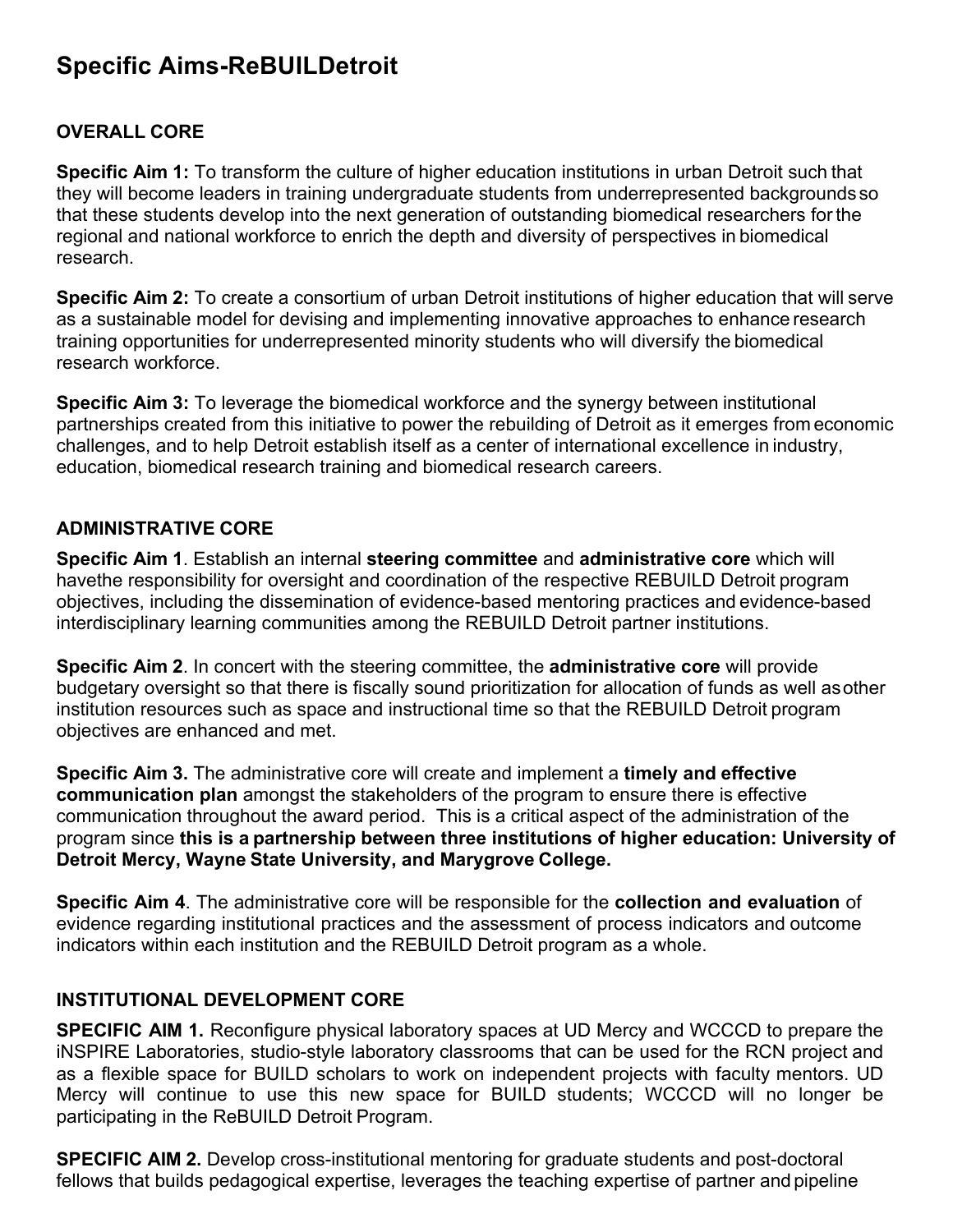institutions and provides research support for faculty and BUILD Scholars.

**SPECIFIC AIM 3.** Engage in a robust array of faculty and educational development activities designed to integrate and sustain curriculum development, pedagogical innovation, and growth in knowledge, skills, and values related to multiculturally inclusive life sciences education.

# **STUDENT TRAINING CORE**

**SPECIFIC AIM 1:** To develop a program in which the enhanced academic programs coupled with mentored research experiences of undergraduate students are designed around data-driven individualized student needs that lead to their enhanced persistence and career success.

**SPECIFIC AIM 2:** To establish a program that facilitates the entry, as well as a focus on persistence and success, of increasing numbers of URM students especially in majors leading to biomedical careers in academics and/or scientific research. **SPECIFIC AIM 3:** To develop a program in which the undergraduate biomedical research opportunities are integrated into the basic fabric of the consortium universities scholarly activities.

**SPECIFIC AIM 4:** To provide a structured community and professional bonds that will enable URM students to learn development skills necessary for a successful future in biomedical careers.

**SPECIFIC AIM 5:** To provide opportunities for undergraduate students, graduate students, and postdoctoral researchers through peer-to-peer mentoring to develop skills in presentation, teaching, and mentoring that will not only maintain their focus on career goals, but also develop skills they willutilize in their future research/academic careers.

**SPECIFIC AIM 6:** To provide a clear structural career ladder for transitioning URM community college students and college students to graduate school and/or biomedical careers. **This career ladder will include URM transfer students from community colleges of the Metro-Detroit area.**

## **RESEARCH ENRICHMENT CORE**

**Specific Aim 1.** Integrate research and coursework by facilitating the incorporation of laboratory courses built on the project lab/Research Coordination Network (RCN) model.

**Specific Aim 2.** Pilot and evolve cross-institutional programs that help faculty a) become more effective mentors of underrepresented and economically challenged students; b) support the development of collaborations; c) build scholarly output from all partners; and d) facilitate enhanced grantsmanship and proposal development from partner institutions.

**Specific Aim 3.** Strengthen institutional infrastructure and rebuilding to provide enhanced research capacity and facilities that support student and faculty creative work.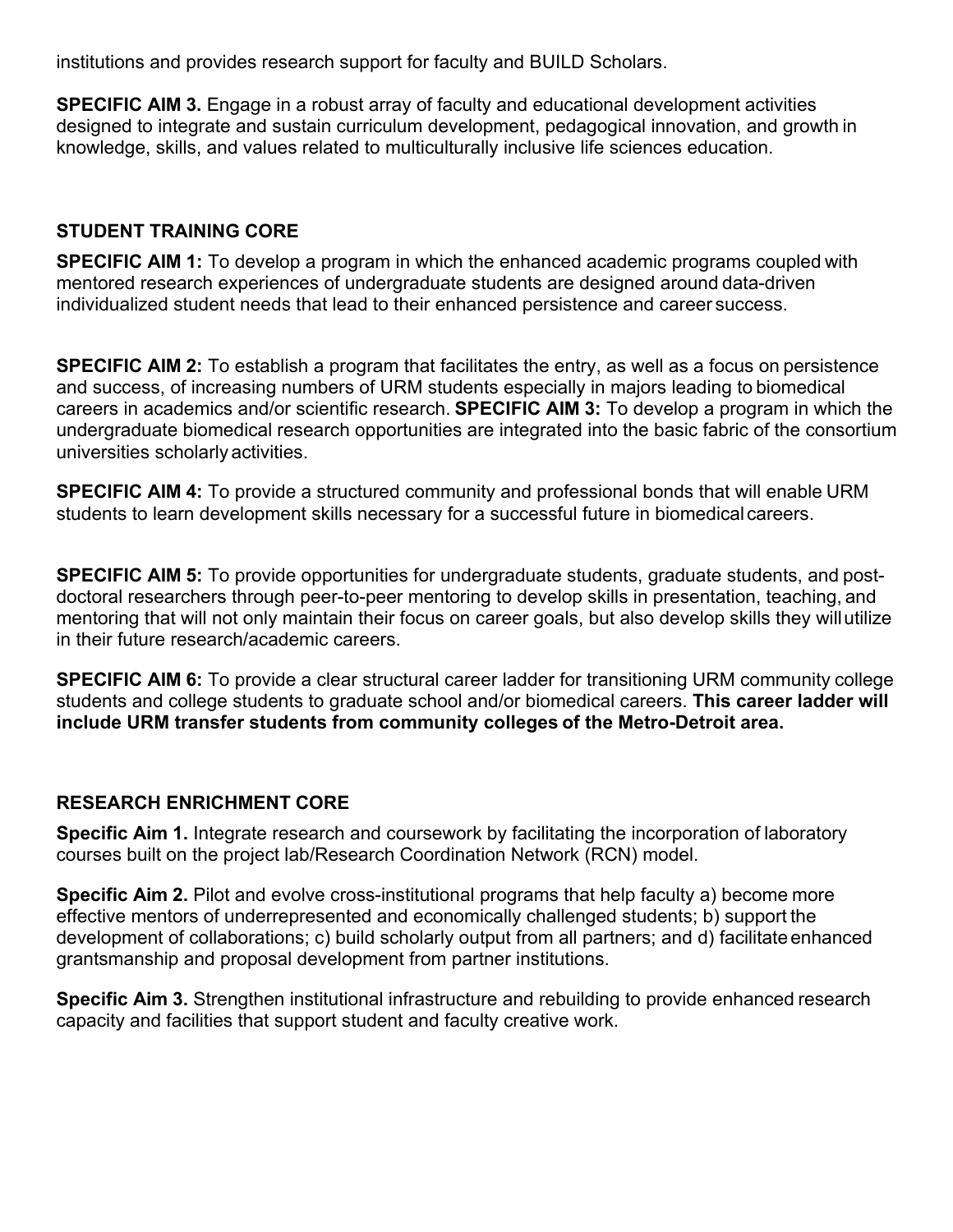#### **REBUILDetroit Evaluation** List of Current Evaluation Goals and Objectives vs. Original **(original approved 08-31-2015)**

UNDERGRADUATE STUDENT GOAL: To enhance the academic abilities, research interests, psychosocial preparedness and professional support of REBUILDetroit scholars.

#### ACADEMIC OBJECTIVES

Student Objective #1.1: 85% of REBUILDetroit scholars will attain a B or higher in their Research Coordination Network course.

Student Objective #1.2: 85% of REBUILDetroit scholars will maintain undergraduate major and overall GPAs of 3.20 or higher by the end of junior year, which will be 0.30 higher than the comparison group.

Student Objective #1.3: The retention rate of REBUILDetroit scholars will be at least 25% higher than the comparison students at the end of each year.

Student Objective #1.4: Transfer students enrolling in the REBUILDetroit program will have first semester GPAs at least 0.20 points higher than the comparison students.

Student Objective #1.5a: At least 50% of REBUILDetroit scholars will graduate with a baccalaureate degree in biomedical science related fields after completing four years of full time study.

Student Objective #1.5b: At least 75% of REBUILDetroit scholars will graduate with a baccalaureate degree in biomedical science related fields within six years.

Student Objective #1.6a: Statistically significantly more REBUILDetroit scholars will graduate in four years compared to the comparison group.

Student Objective #1.6b: Statistically significantly more REBUILDetroit scholars will graduate in six years compared to the comparison group.

Student Objective #1.7a: 50% of REBUILDetroit graduates with a baccalaureate degree in biomedical science related fields will matriculate into biomedical research graduate programs upon graduation.

Student Objective #1.7b: Statistically significantly more REBUILDetroit graduates with a baccalaureate degree in biomedical science will matriculate into biomedical research graduate programs than the comparison group.

#### PSYCHOSOCIAL PREPAREDNESS OBJECTIVES

New Student Objective #1.8a: 50% of REBUILDetroit scholars will feel less apprehensive about the adequacy of their research skills after completion of their second summer research experience.

Student Objective #18b: Statistically significantly more REBUILDetroit scholars will feel less apprehensive about the adequacy of their research skills than the comparison group by the end of their second year in the program.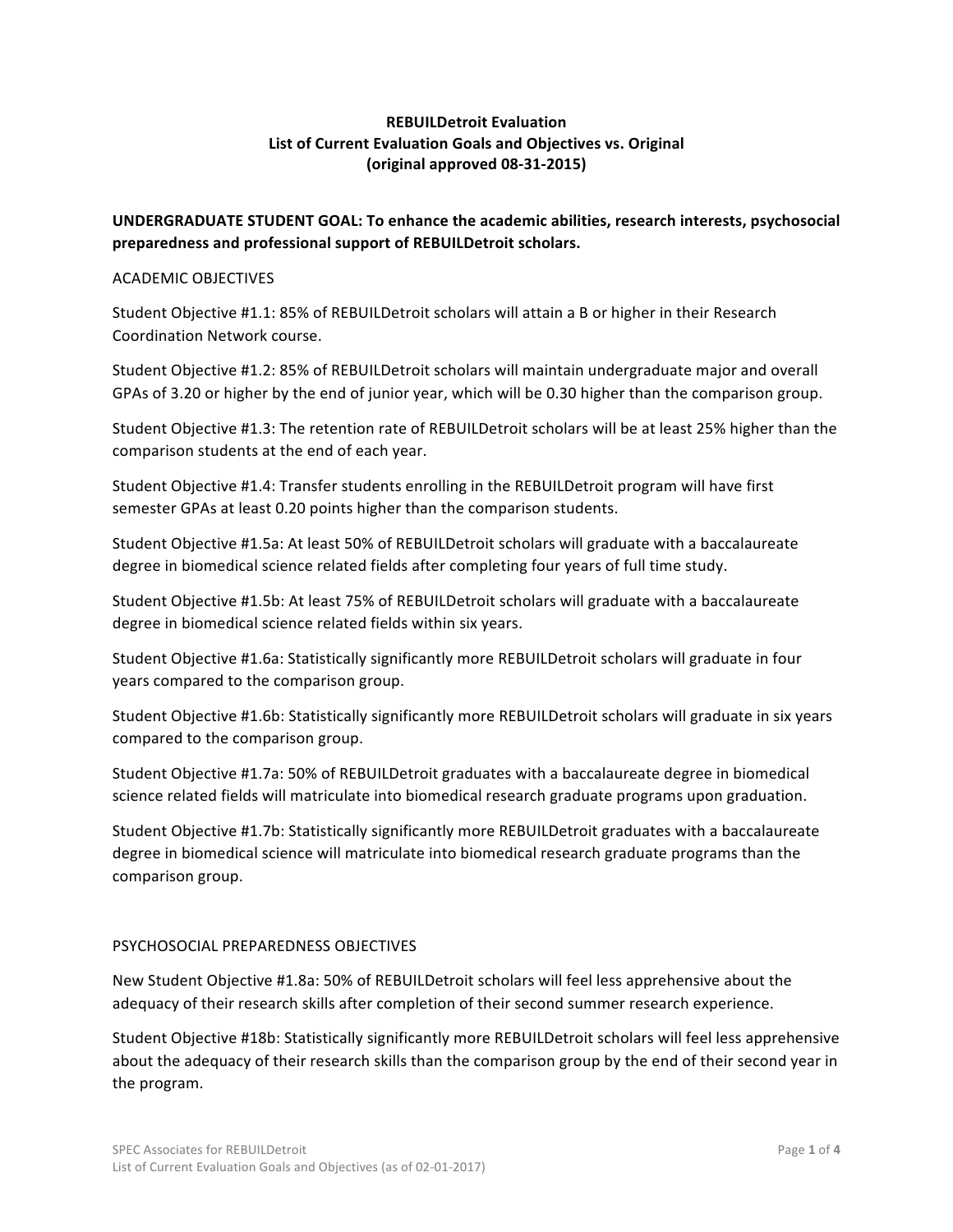Student Objective #1.9: REBUILDetroit scholars across all three institutions will be statistically significantly more psychosocially prepared (research self-efficacy and GRIT) than comparison students by the end of their second year in the program.

#### RESEARCH INTEREST OBJECTIVES

Student Objective #1.10: 50% of REBUILDetroit scholars will show enhanced appreciation for the role of research in academia and American society by the end of their first summer in the program.

Student Objective #1.11: 85% of REBUILDetroit scholars will have high-quality, positive, real-life research experiences by the end of their second summer in the program.

Student Objective #1.12: REBUILDetroit scholars' interest in biomedical post graduate research and nonacademic research opportunities will be statistically significantly greater than comparison students by the end of their second year in the program.

(NOTE: Student Objectives #1.13 and #1.14 were deleted during revisions and do not appear in the final, approved evaluation plan.)

#### PROFESSIONAL SUPPORT OBJECTIVES

Student Objective #1.15a: 85% of REBUILDetroit scholars will have a greater sense of belonging with a biomedical research community by the end of their second year.

Student Objective #1.15b: REBUILDetroit scholars will a statistically significantly greater sense of belonging to the research community by the end of their second year than the comparison group.

Student Objective #1.16: 85% of REBUILDetroit scholars will report being satisfied or very satisfied with their research mentoring experiences at the end of their second year in the program.

### **GRADUATE AND POST DOCTORAL GOALS: To increase the preparedness of graduate students for** teaching careers in the biomedical sciences.

#### POST DOCTORAL OBJECTIVE

Student Objective #2.1: REBUILDetroit post-doctoral fellows will report greater understanding of student learning, Primarily Undergraduate Institutions (PUI) teaching and undergraduate research by the end of their second year in the program than before participating in the program.

Student Objective #2.2: 75% of REBUILDetroit post-doctoral fellows will have artifacts demonstrating competencies in presentation, teaching and mentoring underrepresented students by the end of their time in the program.

#### **GRADUATE STUDENTS**

New Student Objective #2.3: By the end of their semester fellowship, at least 80% of REBUILDetroit graduate teaching fellows will report having opportunity, guidance and support toward pursuing science teaching careers.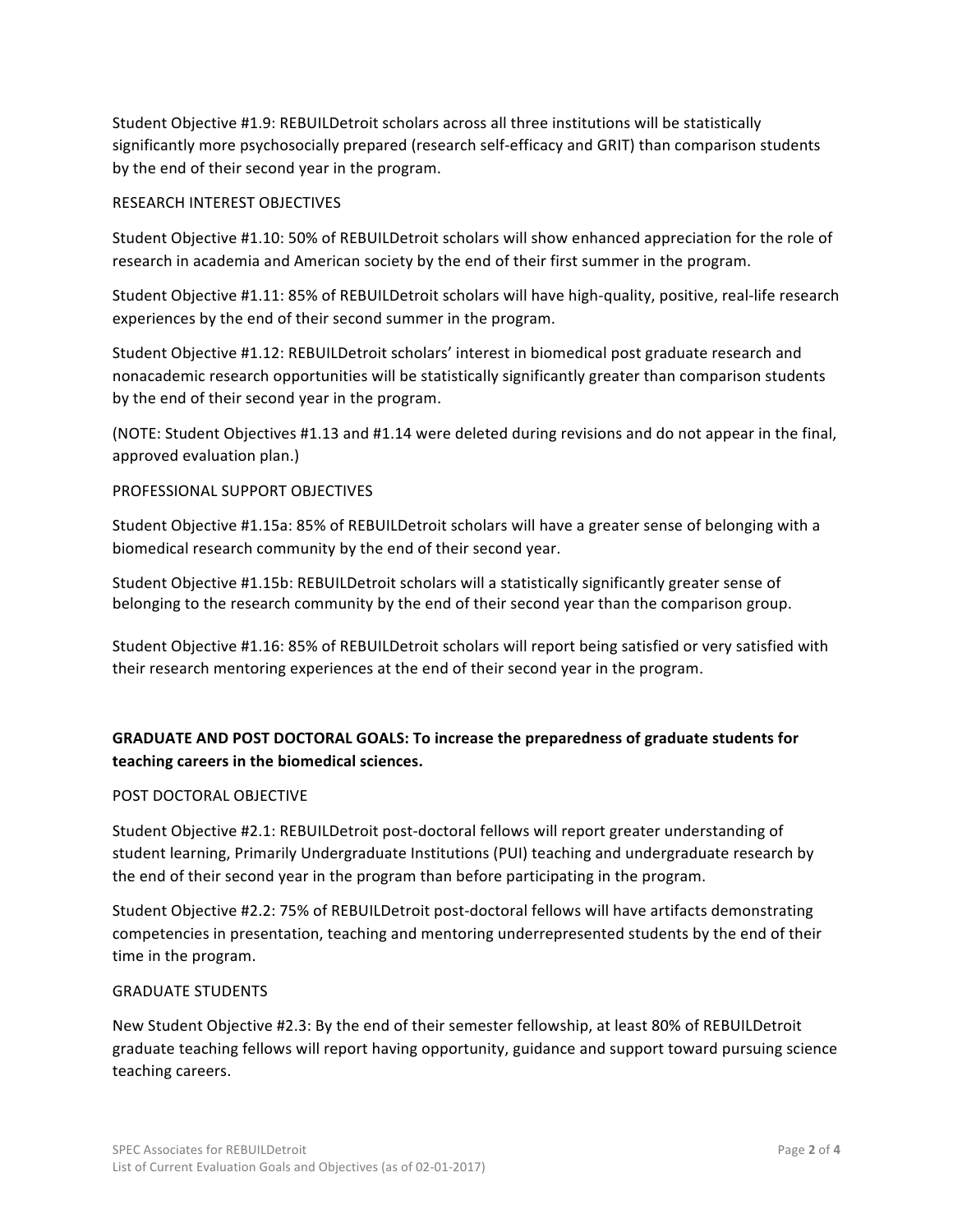### **FACULTY GOALS: Goal #1: To enhance faculty ability to appropriately teach and mentor** underrepresented students. Goal #2: To increase the research capacity of faculty across the four **institutions.**

#### FACULTY OBJECTIVES

Faculty Objective 1.1: At least 50 faculty will receive mentoring training and 85% of trained REBUILDetroit faculty mentors will be providing culturally-responsive mentoring to their REBUILDetroit scholars by the end of the students' second year in the program.

Faculty Objective 1.2: 85% of REBUILDetroit faculty who teach the Research Coordination Network course will be following an inquiry-based pedagogy for teaching the RCN course at their institution by the end of year two (2016).

Faculty Objective 1.3: 50% of the 30 faculty who participate in REBUILDetroit will report more networking with mentors at other institutions than they reported in year one, by the end of year three (2017).

Faculty Objective 1.4: 50% of faculty at the two PUIs who participate in REBUILDetroit will report improved valuing of scholarship and research by the end of the grant period (2019).

Faculty Objective 2.1: 25% of REBUILDetroit faculty from PUIs will report stronger curriculum vitae than they reported at the end of year one, by the end of the grant period (2019).

Faculty Objective 2.2: 25% of REBUILDetroit faculty will report more involvement in research with faculty at other institutions than they reported in year one, by the end of the grant period (2019).

Faculty Objective 2.3: 10% of the REBUILDetroit faculty will report greater understanding of their career and research goals than they reported in year one, by the end of the grant period (2019).

### **INSTITUTIONAL GOALS: Goal #1: To improve the research environment at all institutions to make** them more conducive to student learning. Goal #2: To identify and ameliorate institutional barriers to student success.

Institutional Objective 1.1: By the end of year one (2015), the Research Coordination Network course at all three institutions will be designed or revised to give students the opportunity to design and carry out experiments and to teach them that trying and failing is part of the scientific research process, which, in turn, will lead to students being less apprehensive and more adequate in their research skills and more psychologically prepared (research self-efficacy, social integration and GRIT) than the comparison group.

Institutional Objective 1.2: All three institutions will have flexible physical spaces within which REBUILDetroit scholars can work on independent projects with their faculty mentors by the end of year two (2016).

Institutional Objective 1.3: By the end of the grant period (2019), 25% of REBUILDetroit faculty from the two PUI institutions will report greater use of research facilities at the research partner (WSU) and that the use of these facilities enabled them to engage in cross-institutional research, network more with